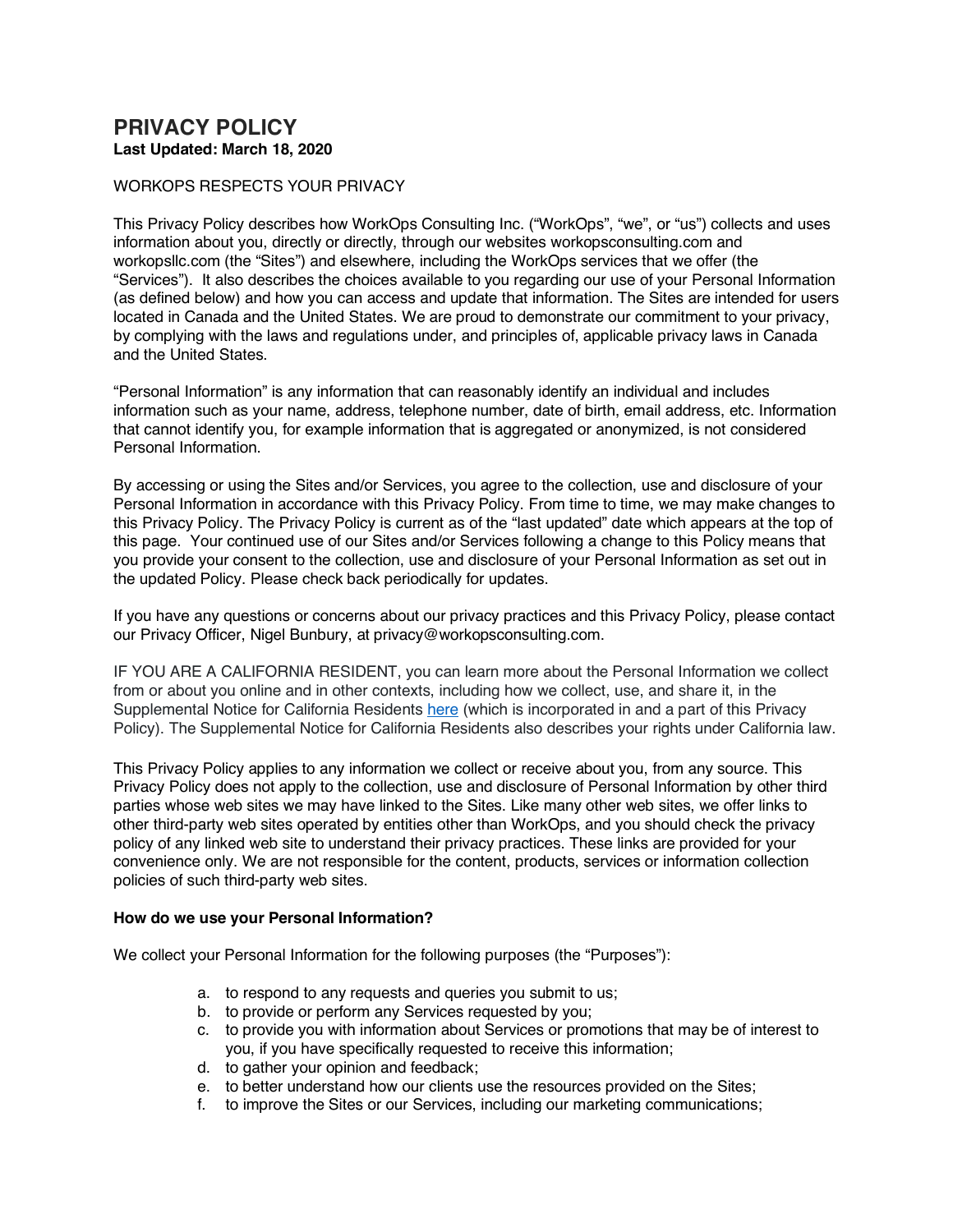- g. to tailor any interactive tools and better facilitate your use of the Sites;
- h. for such other uses of Personal Information for which you provide your consent which are presented to you at the time of collection; and
- i. as otherwise permitted or required by law.

# **To whom do we disclose your Personal Information?**

We may disclose/transfer your Personal Information:

- a. to our affiliates and related entities, to provide and improve the Services offered through the Sites and for assisting us with providing our Services;
- b. to third party service providers (such as payment processors, advisors, auditors, service partners and analytics providers) with whom we have contractual agreements that includes appropriate privacy standards, where such third parties are assisting us with the services (for more information see below). For example, service providers may provide telephone support, data storage or access to certain software we require to perform the Services;
- c. to such persons for which you provide your consent; and
- d. as otherwise permitted or required by law.

We cooperate with government and law enforcement officials and private parties to enforce and comply with the law. We will disclose any information about you to government or law enforcement officials or private parties as we, in our sole discretion, believe necessary or appropriate to respond to claims and legal process (including without limitation subpoenas), to protect our property and rights or the property and rights of a third party, to protect the safety of the public or any person, or to prevent or stop activity we consider to be illegal or unethical. To the extent we are legally permitted to do so, we will take reasonable steps to notify you in the event that we are required to provide your Personal Information to third parties as part of a legal process.

We may also make disclosures of Personal Information in the event our company undergoes fundamental changes, such as involving a potential acquirer and counterparties to the transaction including their professional advisors in connection with a transaction involving the sale of some or all of the business of WorkOps. Following such fundamental change, you may contact the entity to which we disclosed your Personal Information with an inquiry concerning the processing of that information.

Occasionally, we may use service providers outside of Canada to process and/or store Personal Information for us. Please note that to the extent that any Personal Information is located outside of Canada, it is subject to the laws of the country in which it is held, and may be subject to disclosure to the governments, courts or law enforcement or regulatory agencies of such other country, pursuant to the laws of such country. Our Privacy Officer, whose contact information is provided above, can provide further information about our policies and practices regarding service providers located outside of Canada and further information about how these service providers, collect, use, disclose or store personal information on our behalf.

#### **When and how do we obtain your consent?**

We obtain your consent prior to collecting, and in any case, prior to using or disclosing your Personal Information for any purpose. You may provide your consent to us either orally, electronically or in writing. The form of consent that we seek, including whether it is express or implied, will largely depend on the sensitivity of the Personal Information and the reasonable expectations you might have in the circumstances. Implied consent occurs when we can assume you have given consent by some other action you have taken or decided not to take. For example, if you request specific information about our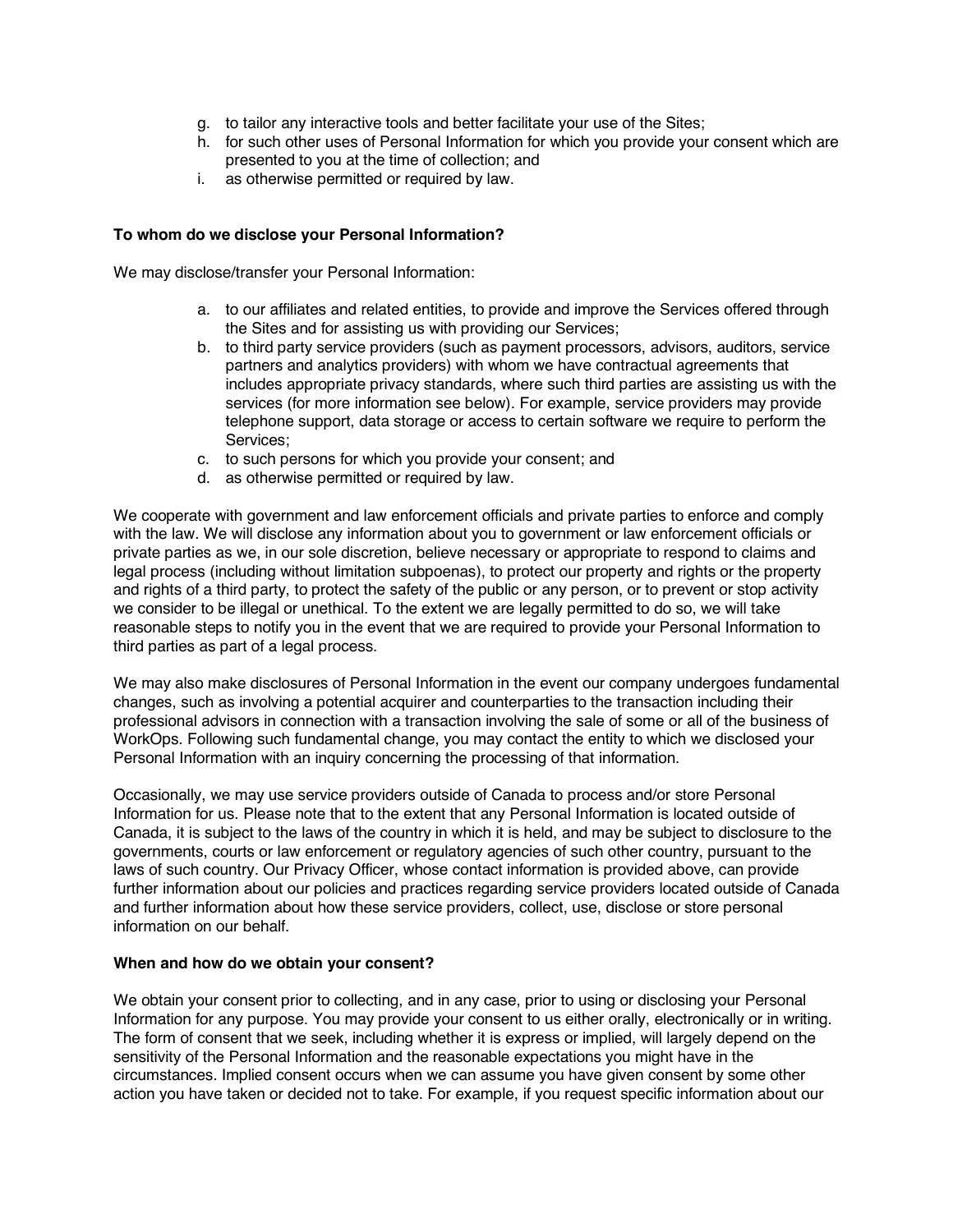Services or otherwise use our Services and you provide us with Personal Information, we infer that you consent to us using such Personal Information reasonably to provide this information or provide you with the Service. In limited circumstances, we may rely on a third party to obtain your consent to the sharing of your Personal Information with us.

You can withdraw your consent to the collection, use and disclosure of your Personal Information at any time. However, if you choose to withdraw your consent, we may not be able to provide you with the full range of Services or our Sites.

### **How do we collect your Personal Information?**

#### A. Information You Submit to Us

Our Sites include a Contact Form that collects the contact information you directly submit to us (including your name and email address) so we can respond to your requests for information, Services, support or suggestions. For more information about how you can access, update or correct the information we have about you, please see the "How do I access, update or correct my Personal Information?" section below.

We may also collect information from you in connection with a co-branded offer, and in such cases, it will be clear at the point of collection who is collecting the information and whose privacy statement applies. In addition, it will also describe any choices or options the individual has in regards to the use and/or sharing of Personal Information by the participant and its co-branded partner, as well as how to exercise those options.

# B. Cookies and Other Tracking Technologies

Our Sites also collects information passively through the use of cookies and/or other tracking technologies including beacons, tags and scripts. A "Cookie" is a text file that websites send to a visitor's computer or other Internet-connected devices to uniquely identify the visitor's browser or to store information or settings in the browser. Cookies make it more convenient as you use our Sites. You can control the use of cookies or decline cookies at the individual browser level as described more fully below, but if you choose to disable cookies, it may limit your use of certain features or functions on our Sites.

We and our service partners and/or analytics service providers use these technologies to analyze trends, administer the Site, track users' movements around the Sites, and to gather demographic information about our user base as a whole. We may receive reports based on the use of these technologies by these companies on an individual or aggregated basis.

# C. Protocol Data

As is true of most websites, we gather certain information automatically and store it in log files. This information may include Internet Protocol (IP) addresses, browser type, Internet Service Provider (ISP), referring/exit pages, operating system, date/time stamp and/or clickstream data. We use this information gathered about you from our Sites to help personalize search results, diagnose problems with our server, and to administer our Sites. We also gather broad demographic information from this data to help us improve our Sites and make your browsing experience more enjoyable.

#### *Google Analytics*

We use a tool called "Google Analytics" to collect information about use of the Sites, such as how often users visit the Sites, what pages they visit when they do so, and what other sites they used prior to coming to this Site. Google Analytics collects only the IP address assigned to you on the date you visit the Sites, rather than your name or other identifying information.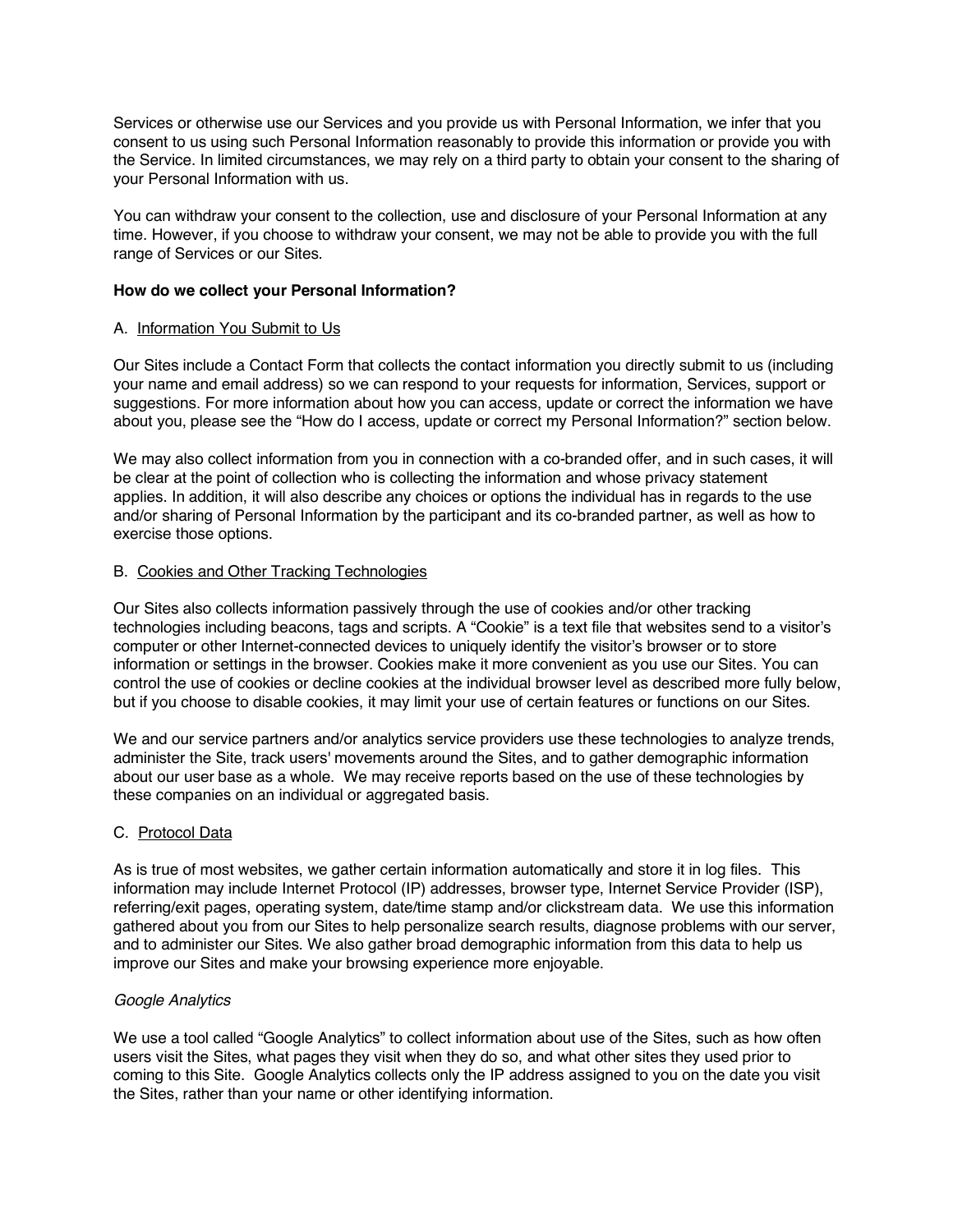Google Analytics plants a permanent cookie on your web browser to identify you as a unique user the next time you visit this Sites. This cookie cannot be used by anyone but Google, Inc. The information generated by the cookie will be transmitted to and stored by Google on servers in the United States.

Google's ability to use and share information collected by Google Analytics about your visits to the Sites is restricted by the Google Privacy Policy. You can prevent Google Analytics from recognizing you on return visits to the Sites by disabling the Google Analytics cookie on your browser.

# *"Do Not Track" Signals*

Note that your browser settings may allow you to automatically transmit a "Do Not Track" signal to websites and online services you visit. Like many websites and online services, we currently do not alter our practices when we receive a "Do Not Track" signal from a visitor's browser. To find out more about "Do Not Track," you may wish to visit (www.allaboutdnt.com).

# D. Data from Other Sources

We may receive information about you from other sources, including publicly available databases or third parties from whom we have purchased data, and combine this data with information we already have about you. This helps us to update, expand and analyze our records, identify new customers, and provide products and services that may be of interest to you. If you provide us Personal Information about others, or if others give us your information, we will only use that information for the specific reason for which it was provided to us. Examples of this type of indirect collection may include information from our strategic partners and service providers. We do this to enhance our ability to serve you, to tailor our products and services to you, and to offer you opportunities to purchase products or services that we believe may be of interest to you.

#### E. Surveys

From time-to-time, we may provide you with the opportunity to participate in surveys. If you choose to participate, we may request certain Personal Information from you. Participation in these surveys is completely voluntary and you therefore have a choice whether or not to disclose the requested information. The requested information typically includes business contact information (such as name and business address), and demographic information (such as business zip code or postal code).

We may use a third-party service provider to conduct these surveys. We will not share the information you provide through a survey with other third parties, except as described above, unless we get your consent to do so.

#### **How do we protect your Personal Information?**

We use commercially reasonable security measures designed to protect against the loss, misuse or alteration of the information under our control. When you submit information to us throughout the Contact Form available on the Sites, we encrypt the transmission of that information using secure socket layer technology (SSL).

WorkOps has implemented physical, organizational, contractual and technological security measures designed to protect your Personal Information from loss or theft, unauthorized access, disclosure, copying, use or modification, including: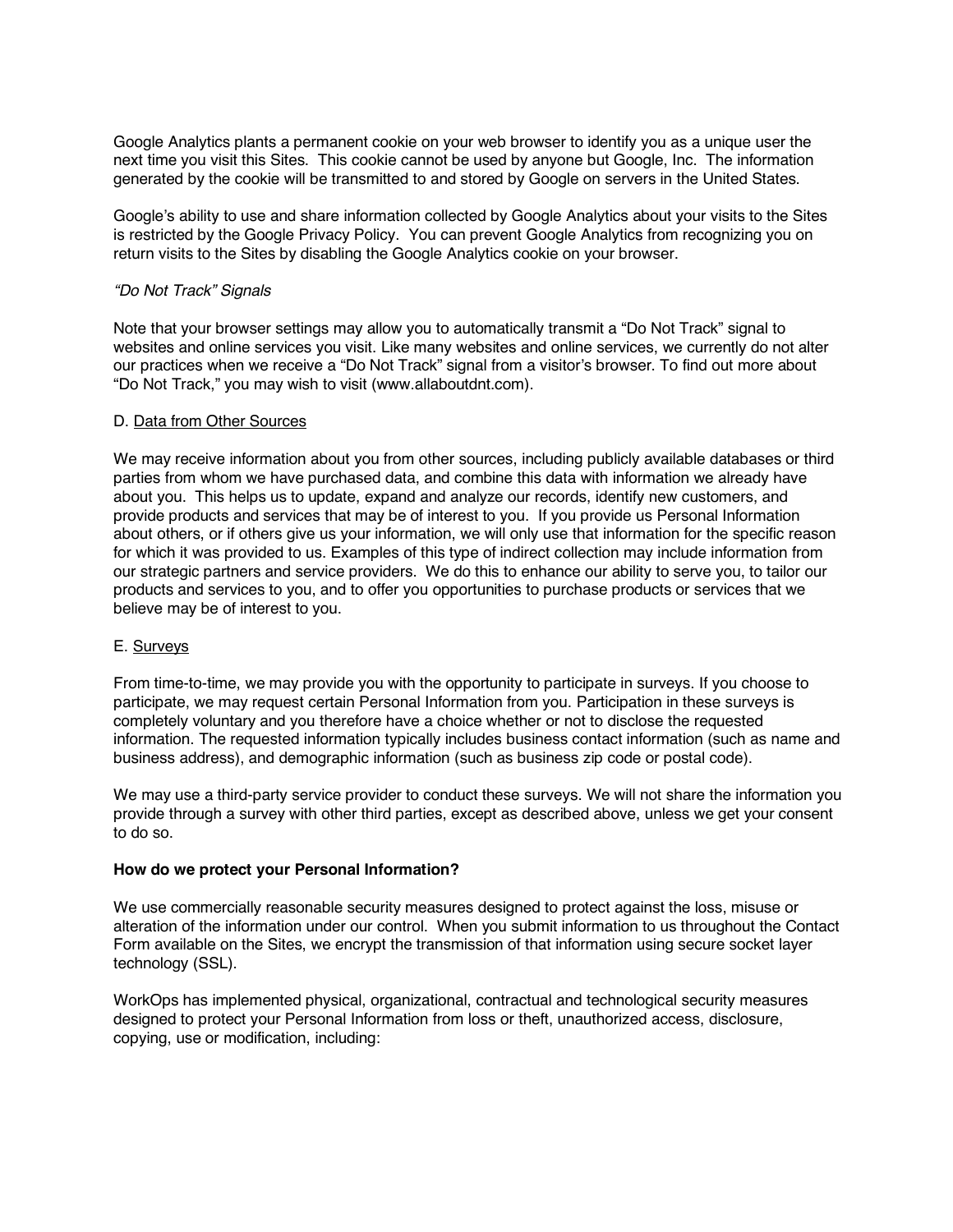- a. that the only employees or authorized consultants who are granted access to your Personal Information are those with a business 'need-to-know' or whose duties reasonably require such information;
- b. premises security;
- c. deployment of technological safeguards such as security software and fire walls designed to prevent hacking or unauthorized computer access; and
- d. internal password and security policies.

We follow certain generally accepted standards to protect the information transferred to us, both during transmission and once we receive it. However, no method of transmission over the Internet, or method of electronic storage, is 100% secure. Therefore, we cannot guarantee its absolute security. If you have any questions or concerns about the security of your personal information, you can contact us at privacy@workopsconsulting.com.

# **Your Choices**

From time to time, WorkOps or someone acting on behalf of WorkOps may contact you to send information and to provide you with offers for Services. The contacts may occur by e-mail, telephone or text message. In accordance with applicable law, and where you have provided valid consent, you may receive marketing communications from or on behalf of WorkOps. For example, we may present to you a co-branded offer with a service partner. You understand that providing consent to receive such communications is never a condition of purchasing any Services from WorkOps and you can opt-out of receiving these communications at any time.

Under Canada's Anti-Spam Legislation, if you have engaged WorkOps Services we have your implied consent to send you electronic messages unless you notify us otherwise. You may opt-out of receiving marketing messages by replying to the message indicating so or by contacting us at privacy@workopsconsulting.com. Even if you opt out of receiving marketing messages, we may still send you transactional messages (such as responses to your requests and questions or updates about this Privacy Policy).

Your web browser may give you the ability to control cookies. How you do so depends on the type of cookie. Certain browsers can be set to reject browser cookies. To control flash cookies, which we may use on certain websites from time to time, you can go [here.](http://www.macromedia.com/support/documentation/en/flashplayer/help/settings_manager07.html) Why? Because flash cookies cannot be controlled through your browser settings.

# **Referrals & Minors**

If an existing client elects to refer another organization or individual to our Sites, we may ask the client for that organization or individual's name and email address. WorkOps will send the referee a one-time email inviting them to visit our Sites. The referee may contact WorkOps at privacy@workopsconsulting.com to request the removal of this information from our database. If you believe that one of your contacts has provided us with your personal information and you would like to request that it be removed from our database, please contact us at privacy@workopsconsulting.com.

Our Sites are not intended to solicit information of any kind from individuals under the age of majority in their jurisdiction of residence ("Minors") without the required consent from their parents/guardians. If we become aware of any information we possess that may belong to a Minor, we will delete this information. If you are a parent/guardian and you suspect that your child may have submitted Personal Information to us, please contact us at privacy@workopsconsulting.com.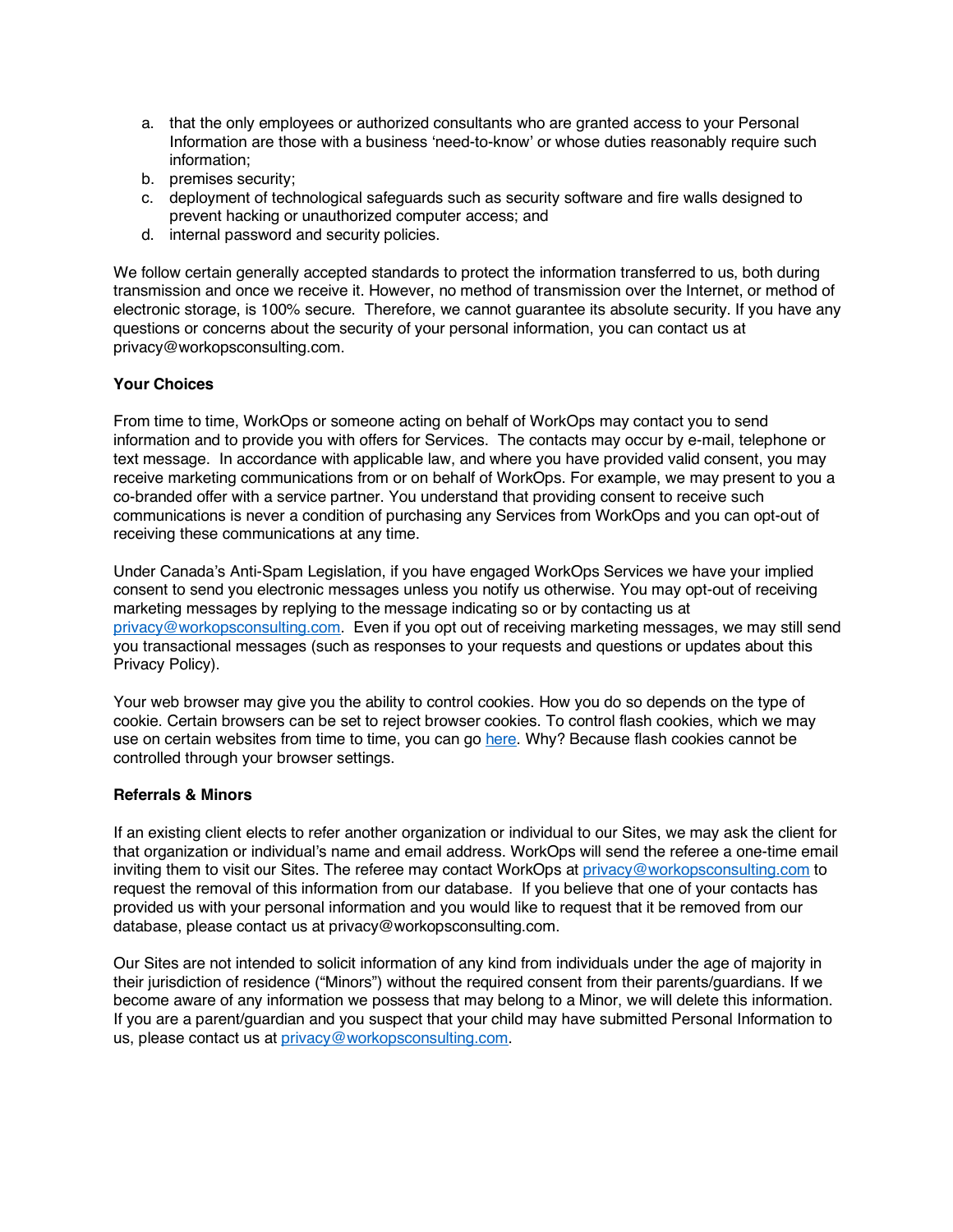#### **How long will we utilize, disclose or retain your Personal Information?**

We may keep a record of your Personal Information, correspondence or comments in a file specific to you. We will utilize, disclose or retain your Personal Information for as long as necessary to fulfill the purposes for which that Personal Information was collected and as permitted or required by law. We have established minimum and maximum retention periods and procedures for maintaining and destroying your Personal Information.

We receive and store any information you enter on our Sites, or give us in any other way, including through email, telephone, or other communications with our consultants. If you contact us for support, we will keep an internal record of what support was given. We will retain and use your Personal Information as necessary in order to comply with our legal obligations, resolve disputes, or enforce our agreements.

# **How do I access, update or correct by Personal Information?**

You have a right to review any of the Personal Information that we hold about you and learn about how we have used it or to whom we have disclosed it by contacting us. Subject to any exceptions prescribed or allowed by law, you can access, update, correct or request deletion of the Personal Information we have about you or process on behalf of a third party and challenge its accuracy and completeness. You can request this by contacting us at any of the addresses below:

- i You may send mail to 1 King St W, Suite 4800, Toronto, ON, M5H 1A1 (Canadian customers) or 1717 N Akard Street, Suite 230, Dallas, TX 75201 (US customers);
- ii You may call us toll-free at 1 (844) WORKOPS (967-5677); or
- iii You may send an email to privacy@workopsconsulting.com.

We will respond to your requests in compliance with any timelines required by applicable laws. We will advise you in writing if we cannot meet your requests within this time limit. However, we may deny access when required or authorized by law. For example, we may deny access when granting access would have an unreasonable impact on other people's privacy or when necessary to protect our confidential commercial information and the requested information cannot be severed from the balance of the record in which it is contained. If we deny your request for access to, or refuse a request to correct information, we shall explain why.

If you are a California resident, you can learn about your additional privacy rights by viewing our Supplemental Notice for California Residents [here.](#page-6-0)

If you are dissatisfied with how we have handled your request, please contact us and we will make every reasonable effort to resolve the issue. If you remain dissatisfied, Canadian users have the right to make a complaint to the federal Privacy Commissioner or your provincial privacy commission in respect of the privacy concern.

# **Contacting Us**

If you have any questions about our Privacy Policy, the practices of the Sites, or your dealings with the Sites or Services, please contact our Privacy Officer at privacy@workopsconsulting.com or write to us at our head office location:

WorkOps Consulting Attention: Privacy Officer 1 King Street West, Suite 4800 Toronto, Ontario, Canada M5H 1A1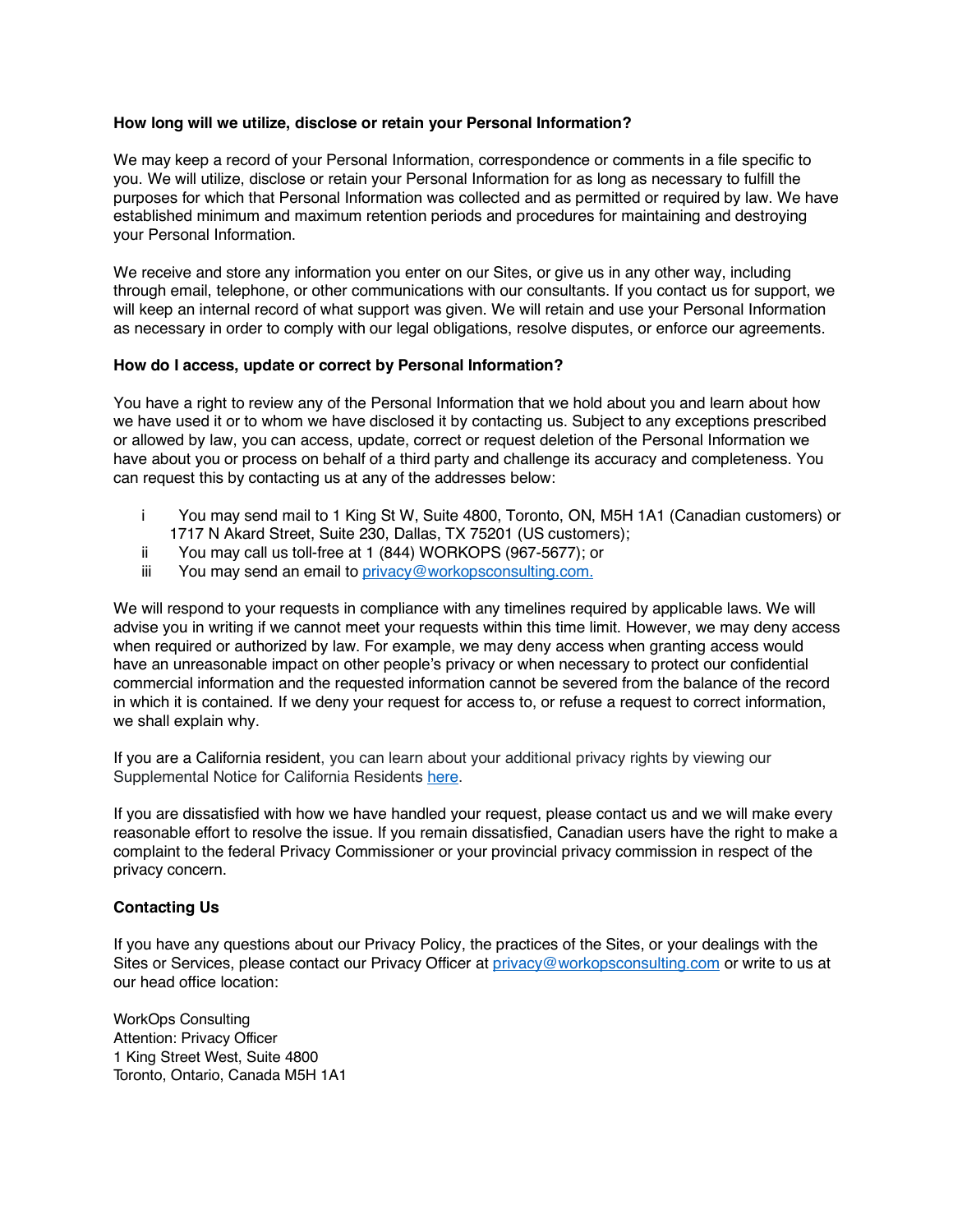<span id="page-6-0"></span>Copyright © 2020 WorkOps Consulting. All rights reserved.

=============================================================

# Privacy Policy Supplemental Notice for California Consumers

**Date Posted and Effective Date: March 18, 2020**

This Supplemental Notice for California Consumers ("**Supplemental Notice**") is a part of the Privacy Policy and supplements the information contained in the Privacy Notice. This Supplemental Notice applies solely to visitors, users, and others who are residents of the State of California (as defined in Section 17014 of Title 18 of the California Code of Regulations).

The California Consumer Privacy Act of 2018 (**CCPA**) gives California residents the right to know what personal information WorkOps collects about them, including whether it is being sold or disclosed to third parties. The CCPA also grants certain rights to California residents, including the right to delete their personal information (subject to certain exceptions) and the right to prevent WorkOps from selling their personal information. Companies are also prohibited from retaliating or discriminating against consumers for exercising their rights under the CCPA.

This Supplemental Notice provides the information required under the CCPA and applies to both WorkOps' online and offline activities. For more information about how we collect, use, and share information through our Sites and Services, please review the body of our Privacy Policy found [here.](#page-0-0) Any terms defined in the CCPA have the same meaning when used in this Supplemental Notice.

We set out below the CCPA categories of personal information we have collected from or about California consumers within the last twelve (12) months, including consumers that have viewed our Sites, used our services, attended an event sponsored or hosted by WorkOps, or have otherwise interacted with WorkOps or our Services. Personal information in certain categories may overlap with personal information in other categories. Under the CCPA, "personal information" does not include publicly available information that is lawfully made available to the general public from federal, state, or local government records, or information that is aggregated or deidentified.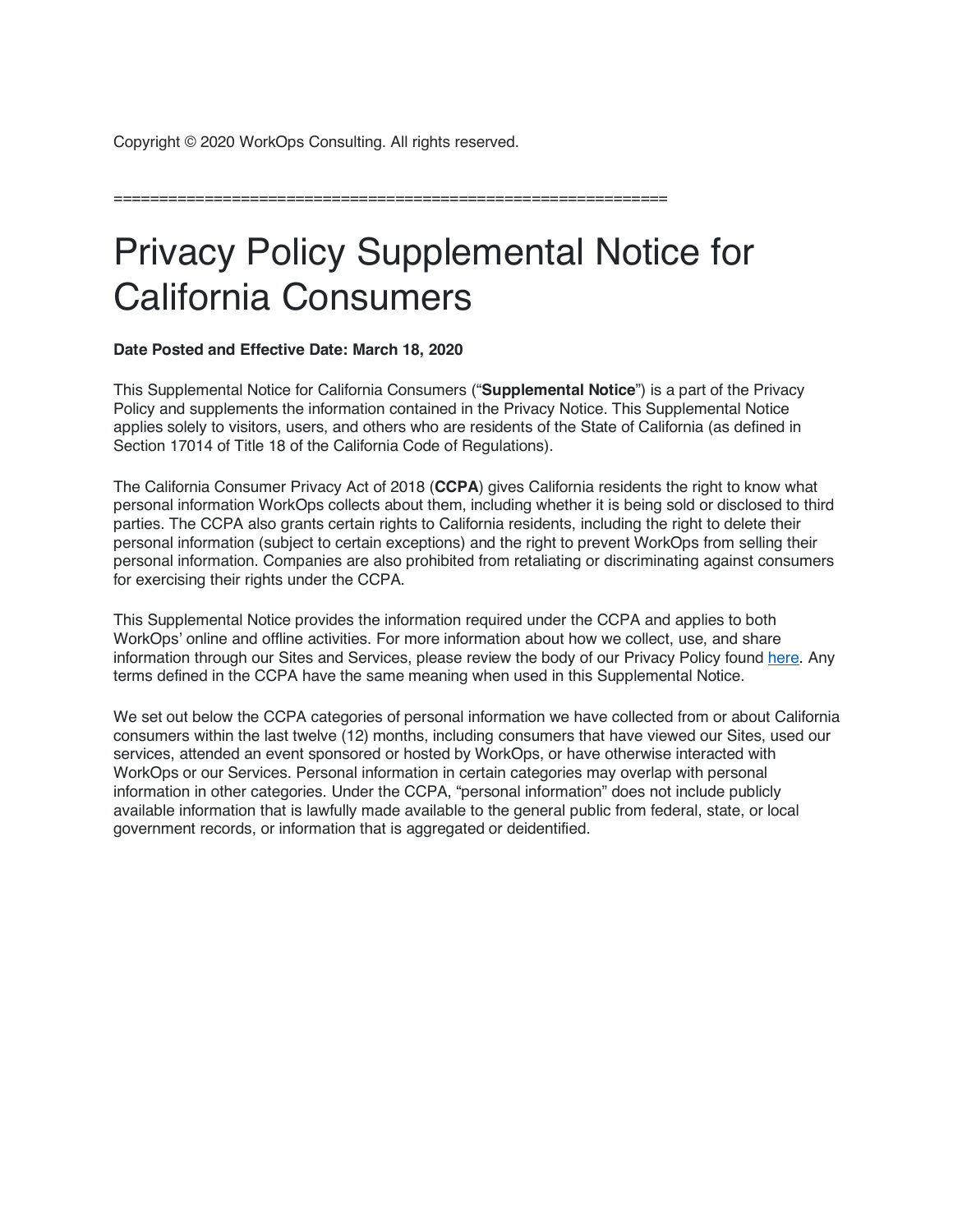| Personal Information<br>Category                                                                     | Data Examples                                                                                                                | <b>Categories of Sources</b>                                                                                                                                                                                                                                                                                                                                                                                                                                                                                                                                                                                                                                                                                                                                                                                                                                                                                                                                                                                                                                                                                                                                                                                                                                                                                                                                                                                                                                                                               | Purpose for Collecting<br>Information                                                                                                                                                                                                                                                                                                                                                                                                                                                                                                                                                                                                                                                                                                                                                                                                                                                                                                                                                                                                                                                                                                                                                                                                                                                                                                                                                                                                                                                                                                                                                                                                                                                                          | Categories of Third Parties with<br>Whom We May Share                                                                                                                                                                                                                                                                                                                                                                                                                                                                                                                                                                                                                                                                                                                                                                                                                                                                                                                                                                                                                                           |
|------------------------------------------------------------------------------------------------------|------------------------------------------------------------------------------------------------------------------------------|------------------------------------------------------------------------------------------------------------------------------------------------------------------------------------------------------------------------------------------------------------------------------------------------------------------------------------------------------------------------------------------------------------------------------------------------------------------------------------------------------------------------------------------------------------------------------------------------------------------------------------------------------------------------------------------------------------------------------------------------------------------------------------------------------------------------------------------------------------------------------------------------------------------------------------------------------------------------------------------------------------------------------------------------------------------------------------------------------------------------------------------------------------------------------------------------------------------------------------------------------------------------------------------------------------------------------------------------------------------------------------------------------------------------------------------------------------------------------------------------------------|----------------------------------------------------------------------------------------------------------------------------------------------------------------------------------------------------------------------------------------------------------------------------------------------------------------------------------------------------------------------------------------------------------------------------------------------------------------------------------------------------------------------------------------------------------------------------------------------------------------------------------------------------------------------------------------------------------------------------------------------------------------------------------------------------------------------------------------------------------------------------------------------------------------------------------------------------------------------------------------------------------------------------------------------------------------------------------------------------------------------------------------------------------------------------------------------------------------------------------------------------------------------------------------------------------------------------------------------------------------------------------------------------------------------------------------------------------------------------------------------------------------------------------------------------------------------------------------------------------------------------------------------------------------------------------------------------------------|-------------------------------------------------------------------------------------------------------------------------------------------------------------------------------------------------------------------------------------------------------------------------------------------------------------------------------------------------------------------------------------------------------------------------------------------------------------------------------------------------------------------------------------------------------------------------------------------------------------------------------------------------------------------------------------------------------------------------------------------------------------------------------------------------------------------------------------------------------------------------------------------------------------------------------------------------------------------------------------------------------------------------------------------------------------------------------------------------|
| Identifiers                                                                                          | • Device IP Address<br>• Username<br>■ Email address<br>• Cookies<br>• Telephone number<br>• Mailing address<br>• Signatures | Directly from Consumers through<br>submission of forms on our site, use<br>of our services<br>Attendance and participation in<br>WorkOps events<br>During transactions between the<br>Consumer's company and WorkOps.<br>Public records.<br>• Research partners.<br>• Consumer data resellers.<br>• Third parties who help us maintain<br>the accuracy of our data and data<br>aggregators that help us complete<br>and enhance our records.<br>• Marketing vendors.<br>• Third parties who provide digital<br>marketing and analytics services for<br>us using cookies and similar<br>technologies that contain a unique<br>identifier, such as an advertising ID.<br>Third parties who provide product<br>fulfillment services in connection with<br>our products and services.<br>• Third parties that provide access to<br>information you make publicly<br>available, such as social media<br>platforms.<br>Your computer and mobile devices<br>(automatically) when you visit or<br>interact with our websites.<br>• Cookies, web beacons, and similar<br>technologies (automatically) when<br>you visit our websites or third-party<br>websites.<br>• Third party advertising partners and<br>other third parties who provide digital<br>marketing services.<br>• Third parties who provide website<br>and online security services.<br>• When we record WebEx calls with<br>your permission.<br>• Your mobile devices and other<br>Internet-connected devices and<br>applications (automatically). | • Enroll you in our programs and<br>provide our products and services to<br>you.<br>• Administer, manage, analyze, and<br>improve our programs, products,<br>and services.<br>• Issue invoices and collect payments.<br>• Reimburse customers, satisfy<br>warranty obligations, and fulfill<br>payment obligations.<br>• Communicate with you regarding our<br>programs, products, and services.<br>• Procure vendor/supplier products<br>and services, including to manage<br>and satisfy related vendor/supplier<br>contractual obligations.<br>Analyze and better understand your<br>needs, preferences, and interests, as<br>well as those of other consumers.<br>• Conduct internal business analysis<br>and market research.<br>• Advertising and product promotion,<br>including to contact you regarding<br>programs, products, services, and<br>topics that may be of interest or<br>useful.<br>• Engage in joint marketing initiatives.<br>Administer, provide access to,<br>monitor, and secure our information<br>technology systems, websites,<br>applications, databases, and<br>devices.<br>Detect security incidents and other<br>fraudulent activity.<br>• Monitor, investigate, and enforce<br>compliance with our policies,<br>product/service terms and<br>conditions, and legal and regulatory<br>requirements.<br>Comply with legal and regulatory<br>obligations.<br>" To verify your identity in relation to<br>requests made pursuant to your<br>CCPA rights.<br>■ To identify you and your device(s) for<br>any/all purposes identified above,<br>including to monitor your use of and<br>interactions with programs, products<br>services, and advertisements for<br>such purposes. | • Authorized/legal representatives<br>. Third parties with whom we have joint<br>marketing and similar arrangements.<br>• Third parties who provide product<br>fulfillment services in connection with<br>our products and services.<br>• Third parties as needed to complete<br>transactions and for authentication,<br>security, and fraud prevention.<br>. Third parties who deliver our<br>communications, such as the postal<br>service and couriers.<br>• Other third parties in connection with<br>completing transactions and provide<br>our products/services, including<br>delivery companies, agents, and<br>manufacturers.<br>• Third parties who provide marketing<br>and data analytics services, such as<br>social media platforms used to deliver<br>our ads, website/email optimization<br>providers, email marketing vendors,<br>and data analytics vendors.<br>• Third party network advertising<br>partners.<br>• Consumer reporting agencies.<br>• Our lawyers, auditors, and consultants.<br>• Legal and regulatory bodies and other<br>third parties as required by law. |
| California Customer<br>Records personal<br>information categories<br>(Cal. Civ. Code §<br>1798.80(e) | • Name<br>• Mailing address<br>• Telephone number                                                                            | • Directly from Consumers through<br>submission of forms on our site.<br>• Indirectly creation of a user profile on<br>our website.<br>• Public records.<br>• Research partners.<br>• Consumer data resellers<br>• Third parties who help us maintain<br>the accuracy of our data and data<br>aggregators that help us complete<br>and enhance our records.<br>• Marketing vendors<br>• Third parties who provide digital<br>marketing and analytics services for<br>us using cookies and similar<br>technologies that contain a unique<br>identifier, such as an advertising ID.                                                                                                                                                                                                                                                                                                                                                                                                                                                                                                                                                                                                                                                                                                                                                                                                                                                                                                                          | . Enroll you in our programs and<br>provide our products and services to<br>you.<br>• For security and application<br>authentication<br>Conduct internal business analysis<br>and market research.<br>• Engage in joint marketing initiatives.<br>• Advertising and product promotion,<br>including to contact you regarding<br>programs, products, services, and<br>topics that may be of interest or<br>useful.<br>Provide access to, monitor, and<br>secure our facilities, equipment, and<br>other property.<br>• Detect security incidents and other<br>fraudulent activity.                                                                                                                                                                                                                                                                                                                                                                                                                                                                                                                                                                                                                                                                                                                                                                                                                                                                                                                                                                                                                                                                                                                              | Authorized/legal representatives<br>• Third parties with whom we have joint<br>marketing and similar arrangements.<br>• Third parties who provide product<br>fulfillment services in connection with<br>our products and services.<br>• Third parties who deliver our<br>communications, such as the postal<br>service and couriers.<br>• Other third parties as necessary to<br>complete transactions and provide our<br>products/services, including delivery<br>companies, agents, and manufacturers.<br>• Third parties who provide marketing<br>and data analytics services, such as<br>social media platforms used to deliver<br>our ads, website/email optimization<br>providers, email marketing vendors,<br>and data analytics vendors.                                                                                                                                                                                                                                                                                                                                                |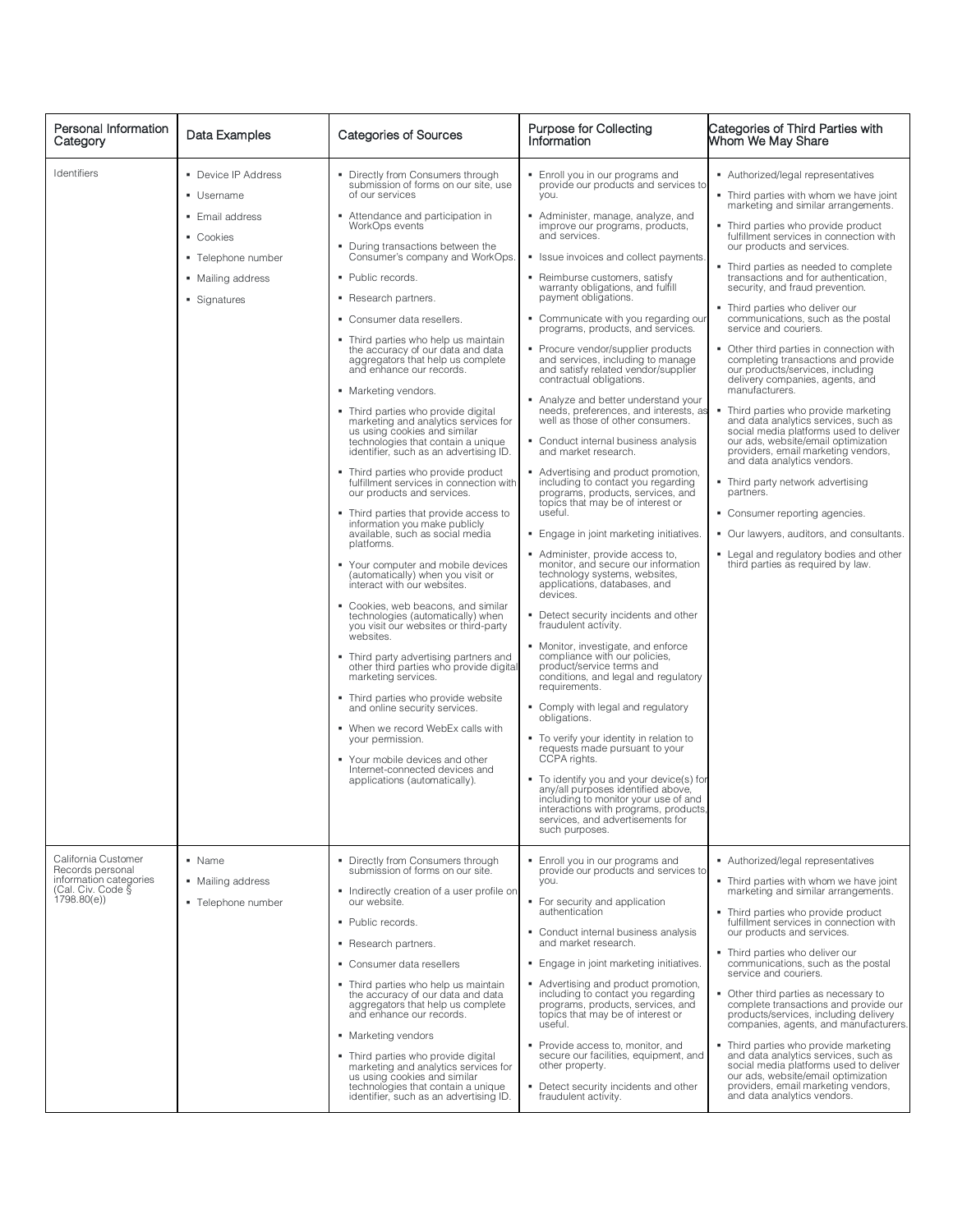| Protected classification                           | • Disabilities                                                                                                                              | Third parties who provide product<br>fulfillment services in connection with<br>our products and services.<br>• Third parties that provide access to<br>information you make publicly<br>available, such as social media<br>platforms.<br>• When you contact or visit us<br>(automatically), such as when we<br>may record calls.<br>• Directly from Consumers via event                               | • Monitor, investigate, and enforce<br>compliance with our policies,<br>product/service terms and<br>conditions, and legal and regulatory<br>requirements.<br>• Comply with legal and regulatory<br>obligations.<br>• To ensure ADA accommodations for                                                                                                                                                                                                                                                                                                                                                                                                                                                                          | • Third party network advertising<br>partners.<br>• Third parties in connection with the<br>completion of transactions and for<br>authentication, security, and fraud<br>prevention.<br>• Consumer reporting agencies.<br>• Our lawyers, auditors, and consultants.<br>• Legal and regulatory bodies and other<br>third parties as required by law.<br>• Other third parties as necessary to                                                                                                                                                                                                                                                                                                                                                                                                                                                                                                                                                                                                                                                                                                                                                                                                                                                 |
|----------------------------------------------------|---------------------------------------------------------------------------------------------------------------------------------------------|--------------------------------------------------------------------------------------------------------------------------------------------------------------------------------------------------------------------------------------------------------------------------------------------------------------------------------------------------------------------------------------------------------|---------------------------------------------------------------------------------------------------------------------------------------------------------------------------------------------------------------------------------------------------------------------------------------------------------------------------------------------------------------------------------------------------------------------------------------------------------------------------------------------------------------------------------------------------------------------------------------------------------------------------------------------------------------------------------------------------------------------------------|----------------------------------------------------------------------------------------------------------------------------------------------------------------------------------------------------------------------------------------------------------------------------------------------------------------------------------------------------------------------------------------------------------------------------------------------------------------------------------------------------------------------------------------------------------------------------------------------------------------------------------------------------------------------------------------------------------------------------------------------------------------------------------------------------------------------------------------------------------------------------------------------------------------------------------------------------------------------------------------------------------------------------------------------------------------------------------------------------------------------------------------------------------------------------------------------------------------------------------------------|
| characteristics under<br>California or federal law |                                                                                                                                             | registration forms.                                                                                                                                                                                                                                                                                                                                                                                    | event attendees.<br>• Comply with legal and regulatory<br>obligations.                                                                                                                                                                                                                                                                                                                                                                                                                                                                                                                                                                                                                                                          | operate our events and provide our<br>products/services.<br>• Our lawyers, auditors, and consultants.<br>• Legal and regulatory bodies and other<br>third parties as required by law.                                                                                                                                                                                                                                                                                                                                                                                                                                                                                                                                                                                                                                                                                                                                                                                                                                                                                                                                                                                                                                                        |
| Commercial Information                             | • Purchases of our products<br>and services.<br>• Engagement with our<br>application Wdesk.<br>• WorkOps Conferences or<br>events attended. | • Your computer and mobile devices<br>(automatically) when you visit or<br>interact with our websites,<br>applications, and online platforms.<br>• Your mobile devices and other<br>internet-connected devices and<br>applications (automatically).<br>• When you contact or visit us<br>(automatically), such as when we<br>record calls to our call center or use<br>CCTV cameras in our facilities. | • Determine and verify program,<br>product, and service eligibility and<br>coverage.<br>• Administer, manage, analyze, and<br>improve our programs, products,<br>and services.<br>• Issue invoices and collect payments.<br>• Conduct internal business analysis<br>and market research.<br>• Advertising and product promotion,<br>including to contact you regarding<br>programs, products, services, and<br>topics that may be of interest or<br>useful.<br>• Engage in joint marketing initiatives.<br>• To identify you and your device(s) for<br>any/all purposes identified above,<br>including to monitor your use of and<br>interactions with programs, products<br>services, and advertisements for<br>such purposes. | . Third parties with whom we have joint<br>marketing and similar arrangements.<br>• Third parties who provide product<br>fulfillment services in connection with<br>our products and services.<br>• Payment processors, financial<br>institutions, and others as needed to<br>complete transactions and for<br>authentication, security, and fraud<br>prevention.<br>. Third parties who deliver our<br>communications, such as the postal<br>service and couriers.<br>• Other third parties as necessary to<br>complete transactions and provide our<br>products/services, including delivery<br>companies, agents, and manufacturers.<br>• Third parties who provide marketing<br>and data analytics services, such as<br>social media platforms used to deliver<br>our ads, website/email optimization<br>providers, email marketing vendors,<br>and data analytics vendors.<br>• Third party network advertising<br>partners.<br>• Third parties who assist with our<br>information technology and security<br>programs.<br>• Third parties who assist with fraud<br>prevention, detection, and mitigation.<br>• Our lawyers, auditors, and consultants.<br>• Legal and regulatory bodies and other<br>third parties as required by law. |
| Internet or another similar<br>network activity    | • Information on a Consumer's<br>interaction with our website<br>and our application, Wdesk                                                 | • Your computer and mobile devices<br>(automatically) when you visit or<br>interact with our websites,<br>applications, and online platforms.<br>• Your mobile devices and other<br>internet-connected devices and<br>applications (automatically).<br>• Cookies, web beacons, and similar<br>technologies (automatically) when<br>you visit our websites or third-party<br>websites.                  | • Determine and verify program,<br>product, and service eligibility and<br>coverage.<br>Administer, manage, analyze, and<br>improve our programs, products,<br>and services.<br>" Issue invoices and collect payments.<br>• Conduct internal business analysis<br>and market research.<br>• Engage in joint marketing initiatives.<br>Provide access to, monitor, and<br>secure our facilities, equipment, and<br>other property.<br>• Detect security incidents and other<br>fraudulent activity.<br>• Monitor, investigate, and enforce<br>compliance with our policies,<br>product/service terms and                                                                                                                         | Authorized/legal representatives<br>• Third parties with whom we have joint<br>marketing and similar arrangements.<br>• Payment processors, financial<br>institutions, and others as needed to<br>complete transactions and for<br>authentication, security, and fraud<br>prevention.<br>• Third parties who provide marketing<br>and data analytics services, such as<br>social media platforms used to deliver<br>our ads, website/email optimization<br>providers, email marketing vendors,<br>and data analytics vendors.<br>• Third party network advertising<br>partners.                                                                                                                                                                                                                                                                                                                                                                                                                                                                                                                                                                                                                                                              |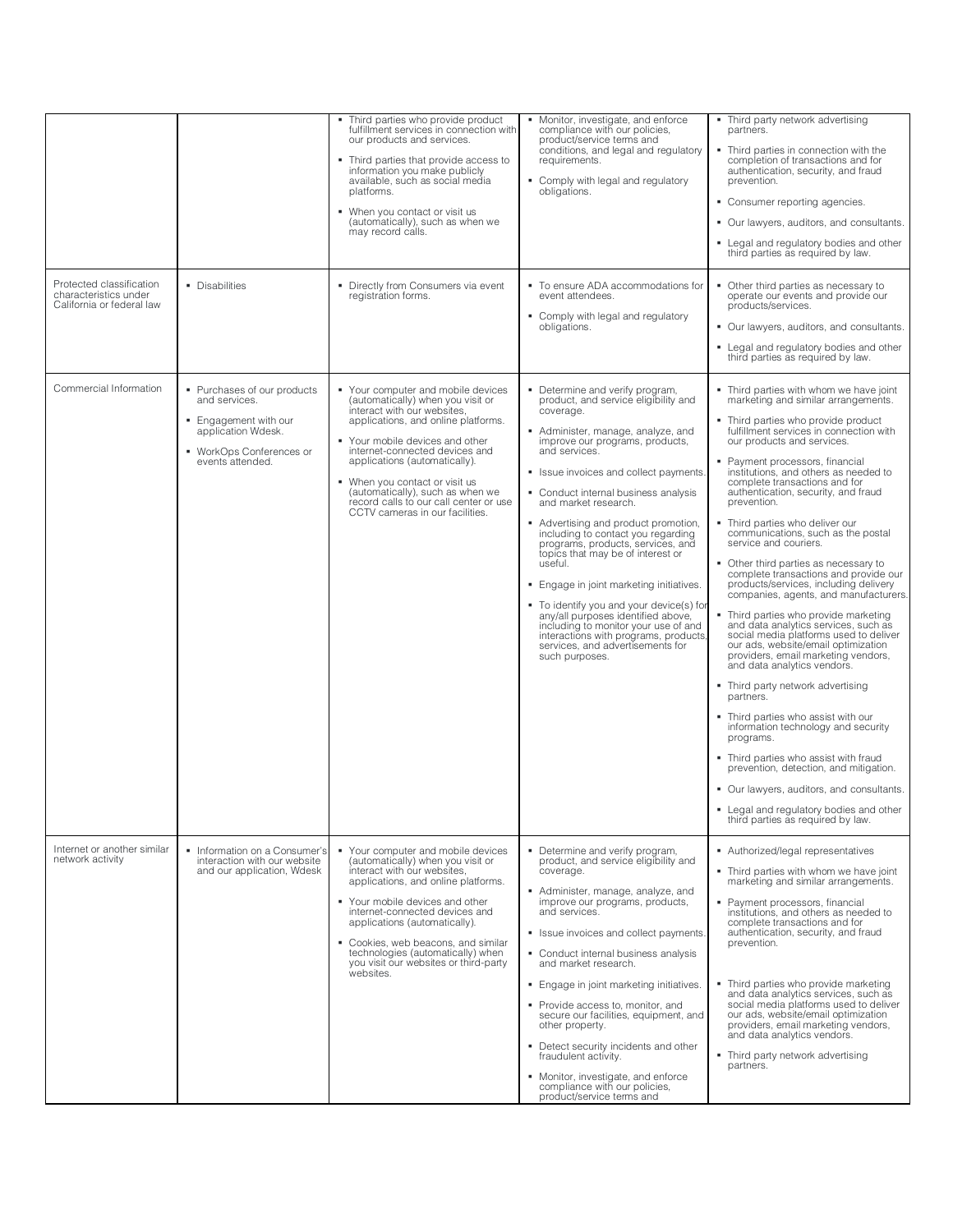|                                                      |                                                                                                                                     |                                                                                                                                                                                                                                                                                                                                                                                                                                                                                                                                           | conditions, and legal and regulatory<br>requirements.<br>• Comply with legal and regulatory<br>obligations.<br>• To identify you and your device(s) for<br>any/all purposes identified above,<br>including to monitor your use of and<br>interactions with programs, products,<br>services, and advertisements for<br>such purposes.                                                                                                                                                                                                                                                                                                                                                                                                               | • Third parties who assist with our<br>information technology and security<br>programs.<br>• Third parties who assist with fraud<br>prevention, detection, and mitigation.<br>• Our lawyers, auditors, and consultants.<br>• Legal and regulatory bodies and other<br>third parties as required by law.                                                                                                                                                                                                                                                                                                                                                                                                                                                                                                                                                                                                          |
|------------------------------------------------------|-------------------------------------------------------------------------------------------------------------------------------------|-------------------------------------------------------------------------------------------------------------------------------------------------------------------------------------------------------------------------------------------------------------------------------------------------------------------------------------------------------------------------------------------------------------------------------------------------------------------------------------------------------------------------------------------|----------------------------------------------------------------------------------------------------------------------------------------------------------------------------------------------------------------------------------------------------------------------------------------------------------------------------------------------------------------------------------------------------------------------------------------------------------------------------------------------------------------------------------------------------------------------------------------------------------------------------------------------------------------------------------------------------------------------------------------------------|------------------------------------------------------------------------------------------------------------------------------------------------------------------------------------------------------------------------------------------------------------------------------------------------------------------------------------------------------------------------------------------------------------------------------------------------------------------------------------------------------------------------------------------------------------------------------------------------------------------------------------------------------------------------------------------------------------------------------------------------------------------------------------------------------------------------------------------------------------------------------------------------------------------|
| Geolocation data                                     | $\blacksquare$ IP address<br>• Browser fingerprint<br>• Time zone                                                                   | • Your computer and mobile devices<br>(automatically) when you visit or<br>interact with our websites,<br>applications, and online platforms.<br>• Your mobile devices and other<br>internet-connected devices and<br>applications (automatically).<br>• When you contact or visit us<br>(automatically), such as when we<br>record calls to our call center or use<br>CCTV cameras in our facilities.<br>• When you confirm in a contract or on<br>a form your location.                                                                 | • Correct identification of actors in<br>audit logs<br>Assist in direct communications from<br>Wdesk support team.<br>Administer, manage, analyze, and<br>improve our programs, products,<br>and services.<br>• Issue invoices and collect payments.<br>• Conduct internal business analysis<br>and market research.<br>• Engage in joint marketing initiatives.<br>• Provide access to, monitor, and<br>secure our facilities, equipment, and<br>other property.<br>Detect security incidents and other<br>fraudulent activity.<br>• Monitor, investigate, and enforce<br>compliance with our policies,<br>product/service terms and<br>conditions, and legal and regulatory<br>requirements.<br>Comply with legal and regulatory<br>obligations. | • Third parties who provide product<br>fulfillment services in connection with<br>our products and services.<br>• Payment processors, financial<br>institutions, and others as needed to<br>complete transactions and for<br>authentication, security, and fraud<br>prevention.<br>• Third parties who deliver our<br>communications, such as the postal<br>service and couriers.<br>• Other third parties as necessary to<br>complete transactions and provide our<br>products/services, including delivery<br>companies, agents, and<br>manufacturers. Third party network<br>advertising partners.<br>• Third parties who assist with our<br>information technology and security<br>programs.<br>• Third parties who assist with fraud<br>prevention, detection, and mitigation.<br>• Our lawyers, auditors, and consultants.<br>• Legal and regulatory bodies and other<br>third parties as required by law. |
| Professional or<br>employment-related<br>information | • Current or past job history,<br>including employer details<br>(name, job title, industry,<br>company location, company<br>domain) | • Directly from Consumers through<br>submission of job applications.<br>• Public records.<br>. Third parties who help us maintain<br>the accuracy of our data and data<br>aggregators that help us complete<br>and enhance our records.<br>• Consumer data resellers.<br>• Marketing vendors.<br>• Third parties who provide product<br>fulfillment services in connection with<br>our products and services.<br>• Third parties that provide access to<br>information you make publicly<br>available, such as social media<br>platforms. | • Evaluate your job application.<br>• Determine and verify program,<br>product, and service eligibility and<br>coverage.<br>Allows us to identify users with their<br>company's account when requesting<br>support.<br>• To tailor content for website visitors.<br>Administer, manage, analyze, and<br>improve our programs, products,<br>and services.<br>• Issue invoices and collect payments.<br>• Conduct internal business analysis<br>and market research.<br>• Advertising and product promotion,<br>including to contact you regarding<br>programs, products, services, and<br>topics that may be of interest or<br>useful.<br>• Engage in joint marketing initiatives.                                                                  | • Third parties with whom we have joint<br>marketing and similar arrangements.<br>• Third parties who provide product<br>fulfillment services in connection with<br>our products and services.<br>• Third parties who deliver our<br>communications, such as the postal<br>service and couriers.<br>• Other third parties as necessary to<br>complete transactions and provide our<br>products/services, including delivery<br>companies, agents, and manufacturers.<br>• Third party network advertising<br>partners.<br>• Third parties who assist with our<br>information technology and security<br>programs.<br>• Third parties who assist with fraud<br>prevention, detection, and mitigation.<br>• Our lawyers, auditors, and consultants.<br>• Legal and regulatory bodies and other<br>third parties as required by law.                                                                                |
| Inferences drawn from<br>other personal information  | • Potential preferences<br>regarding our products and<br>services                                                                   | • We draw inferences from the<br>information we collect from and<br>about you, such as your preferences,<br>characteristics, attributes, and<br>abilities.                                                                                                                                                                                                                                                                                                                                                                                | • Determine and verify program,<br>product, and service eligibility and<br>coverage.<br>Administer, manage, analyze, and<br>improve our programs, products,<br>and services.<br>• Conduct internal business analysis<br>and market research.<br>• Advertising and product promotion,<br>including to contact you regarding<br>programs, products, services, and<br>topics that may be of interest or<br>useful.                                                                                                                                                                                                                                                                                                                                    | . Third parties with whom we have joint<br>marketing and similar arrangements.<br>• Third parties who provide marketing<br>and data analytics services, such as<br>social media platforms used to deliver<br>our ads, website/email optimization<br>providers, email marketing vendors,<br>and data analytics vendors.<br>• Third parties who assist with our<br>information technology and security<br>programs.                                                                                                                                                                                                                                                                                                                                                                                                                                                                                                |